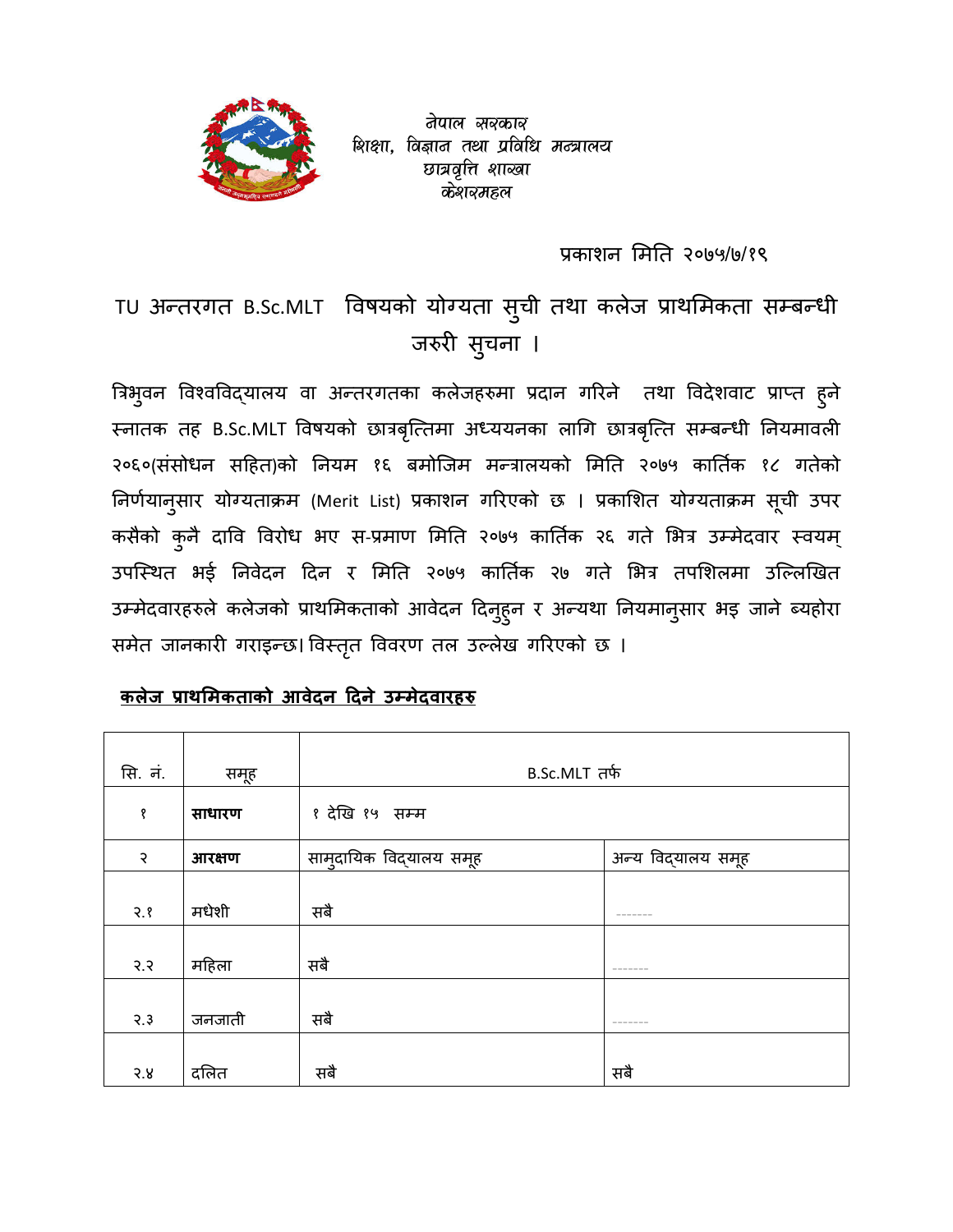## **Government of Nepal Ministry of Education, Science & Technology Scholarship Section Merit List( Based on IOM Entrance 2075)**

**Subject:** B.Sc. MLT **Reservation Group:** General (i.e. Total)

| <b>SN</b>      | <b>Online</b><br>Reg. No. | <b>Entrance</b><br><b>Roll No.</b> | <b>Candidate's Name</b>  | Gender | <b>Score</b><br>% | <b>Rank</b> | <b>MoEST</b><br><b>Rank</b> |
|----------------|---------------------------|------------------------------------|--------------------------|--------|-------------------|-------------|-----------------------------|
| $\mathbf{1}$   | 4130                      | 29691                              | <b>ABHA CHAPAIN</b>      | Female | 72                | 5           | 1                           |
| $\overline{2}$ | 3353                      | 29856                              | <b>GARIMA DHAKAL</b>     | Female | 71                | 6           | $\overline{2}$              |
| 3              | 4882                      | 29092                              | RAJINA DANGOL            | Female | 67                | 8           | 3                           |
| 4              | 3849                      | 29146                              | <b>ABHINAV BHATTARAI</b> | Male   | 66                | 9           | 4                           |
| 5              | 3714                      | 29685                              | RAMBABU KAMAT            | Male   | 66                | 10          | 5                           |
| 6              | 4199                      | 29297                              | NISMA DHUNGANA           | Female | 64                | 11          | 6                           |
| 7              | 3992                      | 29279                              | SATI DEVI SHRESTHA       | Female | 61                | 14          | $\overline{7}$              |
| 8              | 3556                      | 29965                              | ARUN KUMAR YADAV         | Male   | 60                | 18          | 8                           |
| 9              | 4261                      | 29602                              | RANJANA THAPA            | Female | 59                | 20          | 9                           |
| 10             | 4402                      | 29593                              | <b>LAW KUMAR YADAV</b>   | Male   | 58                | 23          | 10                          |
| 11             | 4056                      | 29270                              | PRIYANKA SHAH            | Female | 58                | 24          | 11                          |
| 12             | 4398                      | 29643                              | SHISHIR BK               | Male   | 58                | 25          | 12                          |
| 13             | 3374                      | 29028                              | NISCHAL SHAYAJU          | Male   | 56                | 30          | 13                          |
| 14             | 4893                      | 29934                              | <b>SAGUN RANA</b>        | Female | 55                | 32          | 14                          |
| 15             | 3738                      | 29023                              | HRIDAYA NARAYAN SAH      | Male   | 55                | 34          | 15                          |
| 16             | 4717                      | 29271                              | AASHMA SHRESTHA          | Female | 54                | 37          | 16                          |
| 17             | 3531                      | 29948                              | <b>BIKASH POUDYAL</b>    | Male   | 54                | 38          | 17                          |
| 18             | 4544                      | 29898                              | RASMITA ADHIKARI         | Female | 54                | 40          | 18                          |
| 19             | 4440                      | 29975                              | <b>SABNAM KHATUN</b>     | Female | 54                | 41          | 19                          |
| 20             | 4577                      | 29559                              | <b>SUSMITA HUMAGAIN</b>  | Female | 53                | 44          | 20                          |
| 21             | 4707                      | 29644                              | <b>NABINA BHAILA</b>     | Female | 53                | 48          | 21                          |
| 22             | 4244                      | 29151                              | MANISHA OJHA             | Female | 52                | 50          | 22                          |
| 23             | 4147                      | 29143                              | <b>HARI PAUDEL</b>       | Male   | 52                | 51          | 23                          |
|                |                           |                                    | <b>CHANDRA MAN</b>       |        |                   |             |                             |
| 24             | 4687                      | 29224                              | <b>SHRESTHA</b>          | Male   | 52                | 52          | 24                          |
| 25             | 4412                      | 29823                              | SARITA PARAJULI          | Female | 52                | 53          | 25                          |
| 26             | 4295                      | 29940                              | ARUNIMA SHAKYA           | Female | 52                | 55          | 26                          |

**Subject:** B.Sc. MLT **Reservation Group:** Madheshi

**Type of Reservation:** Community School Group

| <b>SN</b> | Online<br>Reg. No. | <b>Entrance</b><br><b>Roll No.</b> | <b>Candidate's Name</b> | Gender | <b>Score</b><br>% | Rank | <b>MoEST</b><br><b>Rank</b> |
|-----------|--------------------|------------------------------------|-------------------------|--------|-------------------|------|-----------------------------|
| ┻         | 3556               | 29965                              | ARUN KUMAR YADAV        | Male   | 60                | 18   |                             |
| ∽         | 4402               | 29593                              | LAW KUMAR YADAV         | Male   | 58                | 23   |                             |

**Subject:** B.Sc. MLT **Reservation Group:** Female

**Type of Reservation:** Community School Group

| <b>SN</b> | <b>Online</b><br>Reg. No. | <b>Entrance</b><br><b>Roll No.</b> | <b>Candidate's Name</b> | Gender | <b>Score</b><br>% | <b>Rank</b> | <b>MoEST</b><br>Rank |
|-----------|---------------------------|------------------------------------|-------------------------|--------|-------------------|-------------|----------------------|
| 1         | 4882                      | 29092                              | RAJINA DANGOL           | Female | 67                | 8           |                      |
| 2         | 3992                      | 29279                              | SATI DEVI SHRESTHA      | Female | 61                | 14          |                      |
| 3         | 4261                      | 29602                              | RANJANA THAPA           | Female | 59                | 20          |                      |
| 4         | 4544                      | 29898                              | RASMITA ADHIKARI        | Female | 54                | 40          |                      |
| 5         | 4440                      | 29975                              | <b>SABNAM KHATUN</b>    | Female | 54                | 41          |                      |